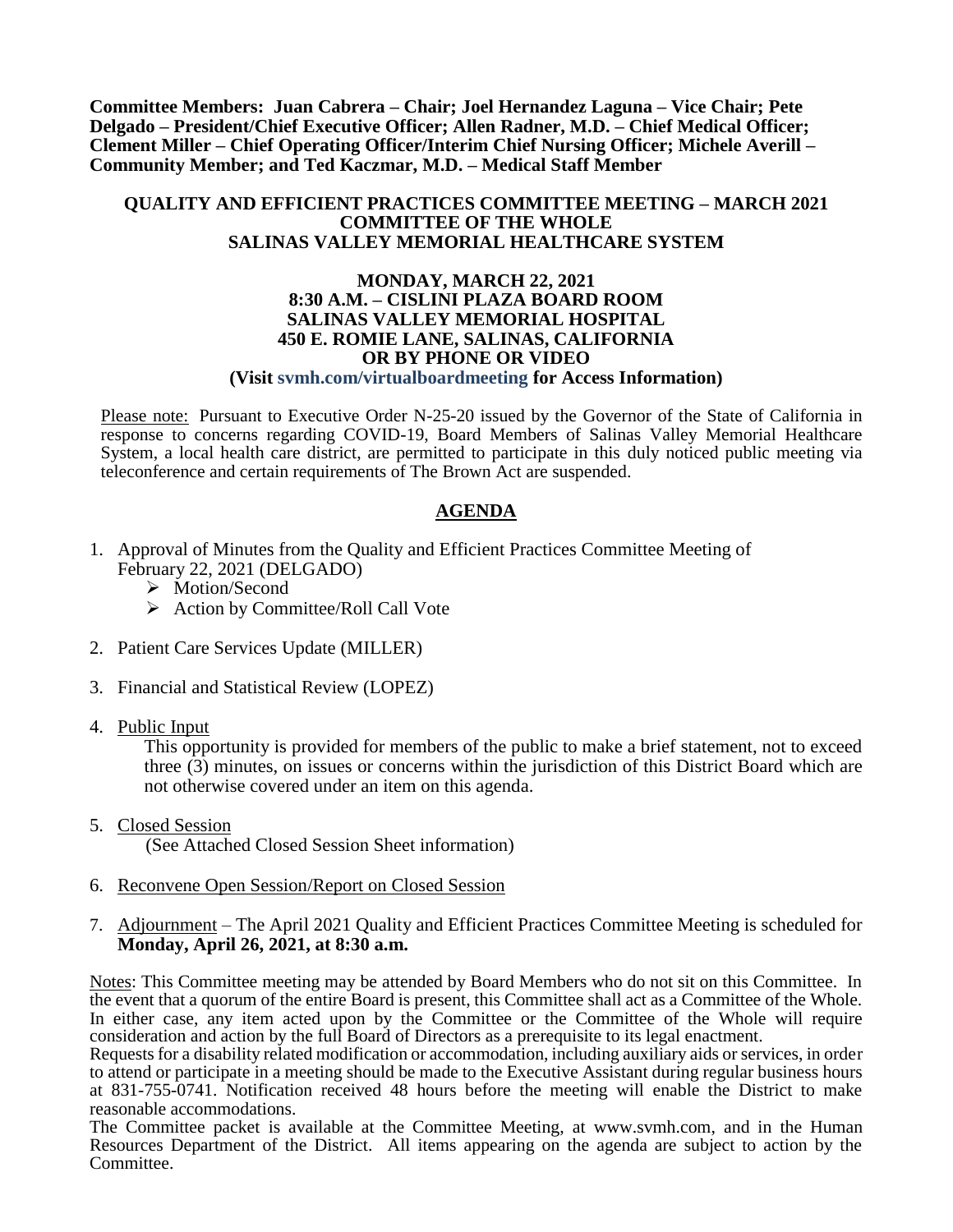### **QUALITY AND EFFICIENT PRACTICES COMMITTEE MEETING OF THE BOARD OF DIRECTORS – COMMITTEE OF THE WHOLE**

## **AGENDA FOR CLOSED SESSION**

Pursuant to California Government Code Section 54954.2 and 54954.5, the board agenda may describe closed session agenda items as provided below. No legislative body or elected official shall be in violation of Section 54954.2 or 54956 if the closed session items are described in substantial compliance with Section 54954.5 of the Government Code.

## **CLOSED SESSION AGENDA ITEMS**

### **[ ] LICENSE/PERMIT DETERMINATION** (Government Code §54956.7)

**Applicant(s)**: (Specify number of applicants)

# **[ ] CONFERENCE WITH REAL PROPERTY NEGOTIATORS**

(Government Code §54956.8)

**Property:** (Specify street address, or if no street address, the parcel number or other unique reference, of the real property under negotiation):

**Agency negotiator:** (Specify names of negotiators attending the closed session):

**Negotiating parties**: (Specify name of party (not agent):

**Under negotiation:** (Specify whether instruction to negotiator will concern price, terms of payment, or both):

## **[ ] CONFERENCE WITH LEGAL COUNSEL-EXISTING LITIGATION** (Government Code §54956.9(d)(1))

**Name of case:** (Specify by reference to claimant's name, names of parties, case or claim numbers):

**Case name unspecified:** (Specify whether disclosure would jeopardize service of process or existing settlement negotiations):

, or

## **[ ] CONFERENCE WITH LEGAL COUNSEL-ANTICIPATED LITIGATION** (Government Code §54956.9)

Significant exposure to litigation pursuant to Section 54956.9(d)(2) or (3) (Number of potential cases):

Additional information required pursuant to Section 54956.9(e):

Initiation of litigation pursuant to Section 54956.9(d)(4) (Number of potential cases):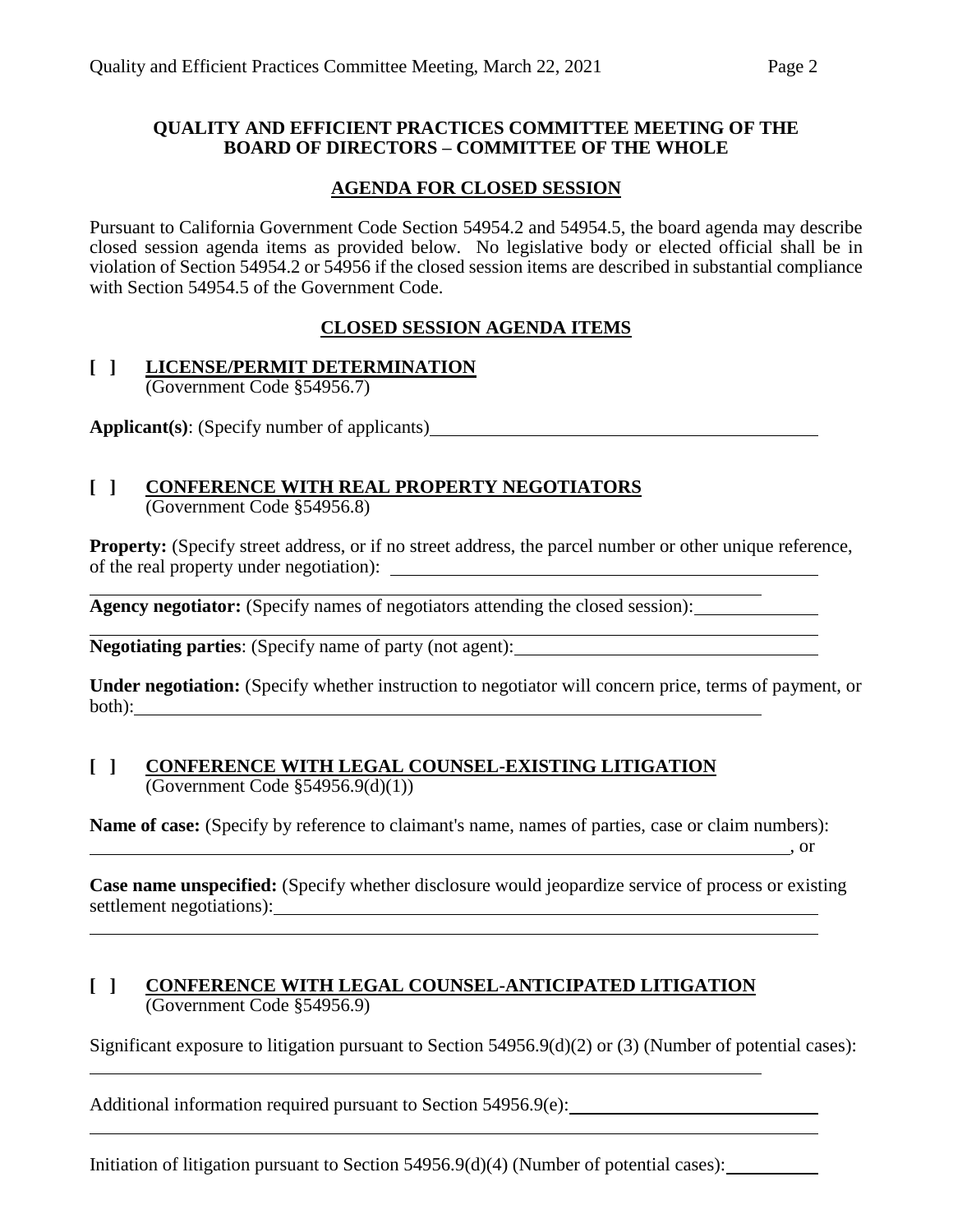## **[ ] LIABILITY CLAIMS**

(Government Code §54956.95)

**Claimant:** (Specify name unless unspecified pursuant to Section 54961):

**Agency claimed against**: (Specify name):

## **[ ] THREAT TO PUBLIC SERVICES OR FACILITIES** (Government Code §54957)

**Consultation with**: (Specify name of law enforcement agency and title of officer):

# **[ ] PUBLIC EMPLOYEE APPOINTMENT**

(Government Code §54957)

**Title**: (Specify description of position to be filled):

# **[ ] PUBLIC EMPLOYMENT**

(Government Code §54957)

**Title:** (Specify description of position to be filled):

## **[ ] PUBLIC EMPLOYEE PERFORMANCE EVALUATION** (Government Code §54957)

**Title:** (Specify position title of employee being reviewed):

## **[ ] PUBLIC EMPLOYEE DISCIPLINE/DISMISSAL/RELEASE** (Government Code §54957)

(No additional information is required in connection with a closed session to consider discipline, dismissal, or release of a public employee. Discipline includes potential reduction of compensation.)

### **[ ] CONFERENCE WITH LABOR NEGOTIATOR** (Government Code §54957.6)

**Agency designated representative:** (Specify name of designated representatives attending the closed session):

**Employee organization**: (Specify name of organization representing employee or employees in question): solution and the contract of the contract of the contract of the contract of the contract of the contract of the contract of the contract of the contract of the contract of the contract of the contract of the co